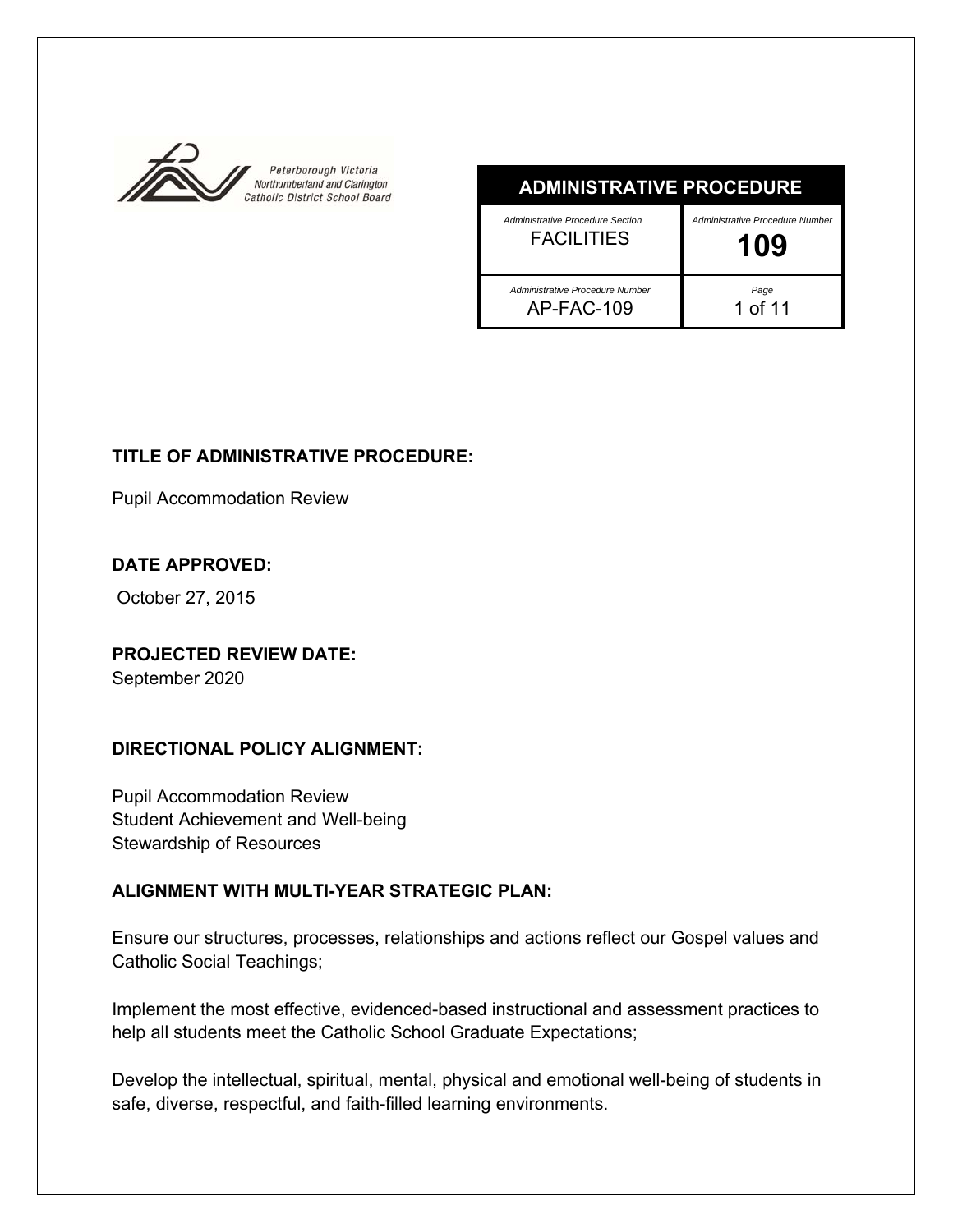## **GUIDELINES:**

These procedures have been established to align with the Ministry of Education's Accommodation Review Committee Guidelines and as such focus on student well being; student achievement; and school board financial viability/sustainability. The final decision regarding the future of a school or group of schools rests solely with the Board of Trustees.

## **General Overview of the Process**

- i) Administration may recommend to the Board that Pupil Accommodation Reviews be completed on those schools or a geographic area of schools where there is potential for consolidation.
- ii) Administration shall present School Viability Reports, with administrative recommendations, to trustees when appropriate or relevant conditions are met, as outlined in this Administrative Procedure.
- iii) Based on the School Viability Report and the recommendations, trustees may approve a resolution that begins the public Accommodation Review process and identifies a school(s) for potential closure, with the actual closure of the school(s) to be implemented no later than June 30 of the school year specified in the resolution.
- iv) The public accommodation review process of a particular school or schools shall involve an Accommodation Review Committee (ARC) appointed by the Board. The ARC will complete its work within the timelines as set out in this Administrative Procedure.
- v) Where specified conditions and factors are met, as outlined in the Administrative Procedure, trustees may approve a resolution for a modified accommodation review process, which would not require the establishment of an Accommodation Review **Committee**
- vi) Where the Board has approved a resolution to close or consolidate a site:

-an Integration Committee shall be formed as outlined in the administrative procedure;

 -a plan for asset management shall be developed, including inventorying, asset relocation, building security, and alternative use or disposal of the facility(ies). Any disposal or alternate use will be consistent with Ministry of Education regulations.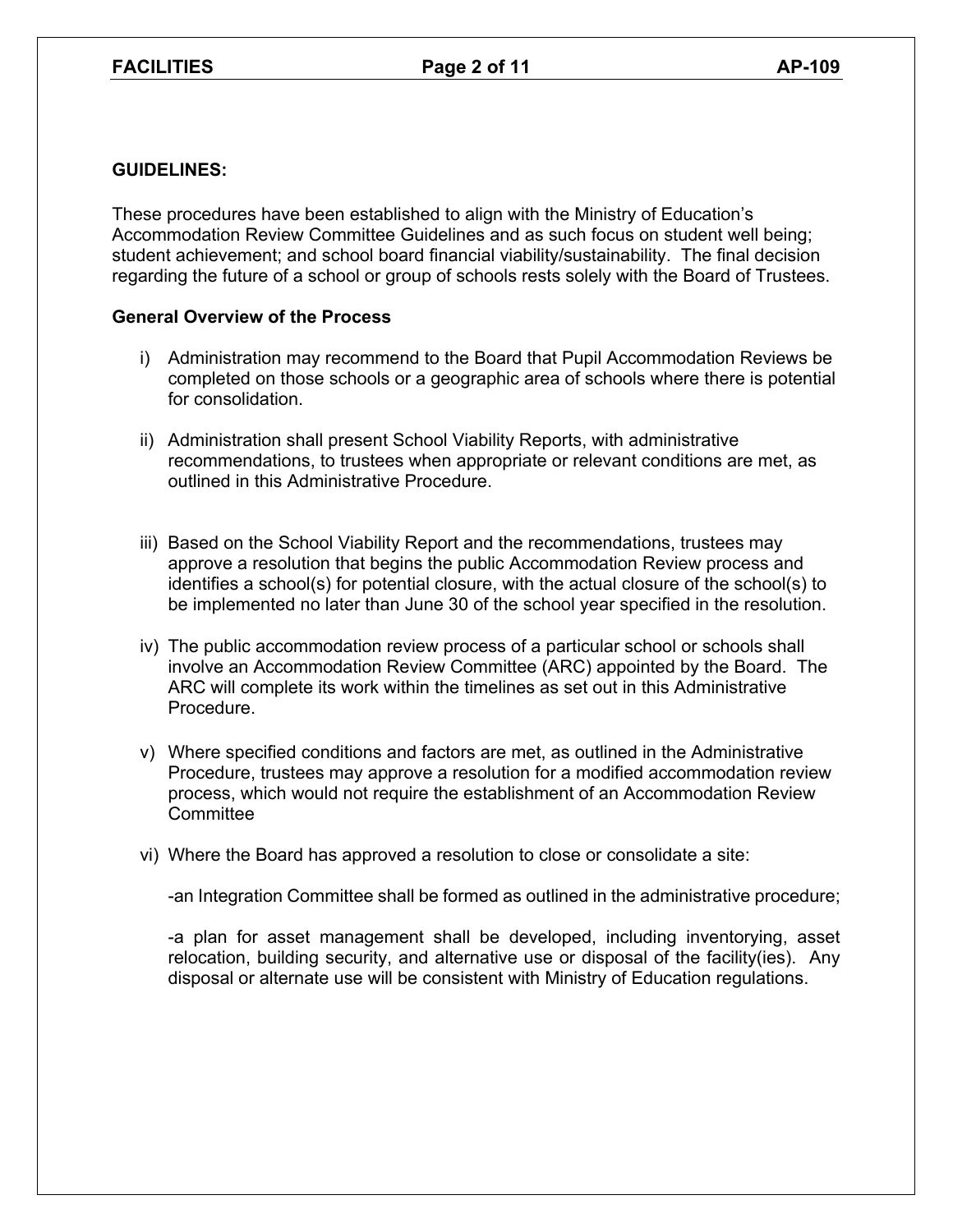## **ACTION REQUIRED:**

## **1. Relevant Conditions for considering an accommodation review**

As part of the overall management of the Board's facilities and in conjunction with long-range planning and the Board's long-term capital plan, administration shall prepare School Viability Reports for potential school closures where one or more of the following conditions apply:

- enrolment is declining or low and no improvement is forecast in the next five years;
- the building requires significant five year capital or maintenance expenditures;
- capital expenditures would be required to provide lacking core facilities;
- low enrolment is an impediment to school organization, instructional programming, and/or program offerings;
- the social, cultural, and recreational use of the facility by the community can be accommodated in other facilities;
- alternatives would result in school operating cost savings;
- closure of a school is in the best interests of the overall school system.

## **2. Preparation of School Viability Reports**

Prior to engaging in a pupil accommodation review, an initial staff report (School Viability Report) will be presented to the Board of Trustees. The School Viability Report must contain one or more options to address the accommodation issues(s), with supporting rationale. The School Viability Report will provide details on, but is not limited to, the following aspects of schools with potential for closure:

- Summary of accommodation issues for the school(s) under review;
- Where students would be accommodated
- If proposed changes to existing facility or facilities are required as a result of the pupil accommodation review
- Identify any program changes as a result of the proposed option
- How student transportation would be affected if changes take place
- If new capital investment is required as a result of the pupil accommodation review, how the school board intends to fund this, as well as a proposal on how students would be accommodated if funding does not become available; and
- Any relevant information obtained from municipalities and other community partners prior to the commencement of the pupil accommodation review, including any confirmed interest in using underutilized space

Wherever possible, accommodation reviews should focus on a group of schools within a school board's planning area rather than examine a single school. These schools would be reviewed together because they are located close enough to the other schools within a planning area to facilitate the development of viable and practical solutions for student accommodation.

The School Viability Report should include a projected summary of time lines for implementation.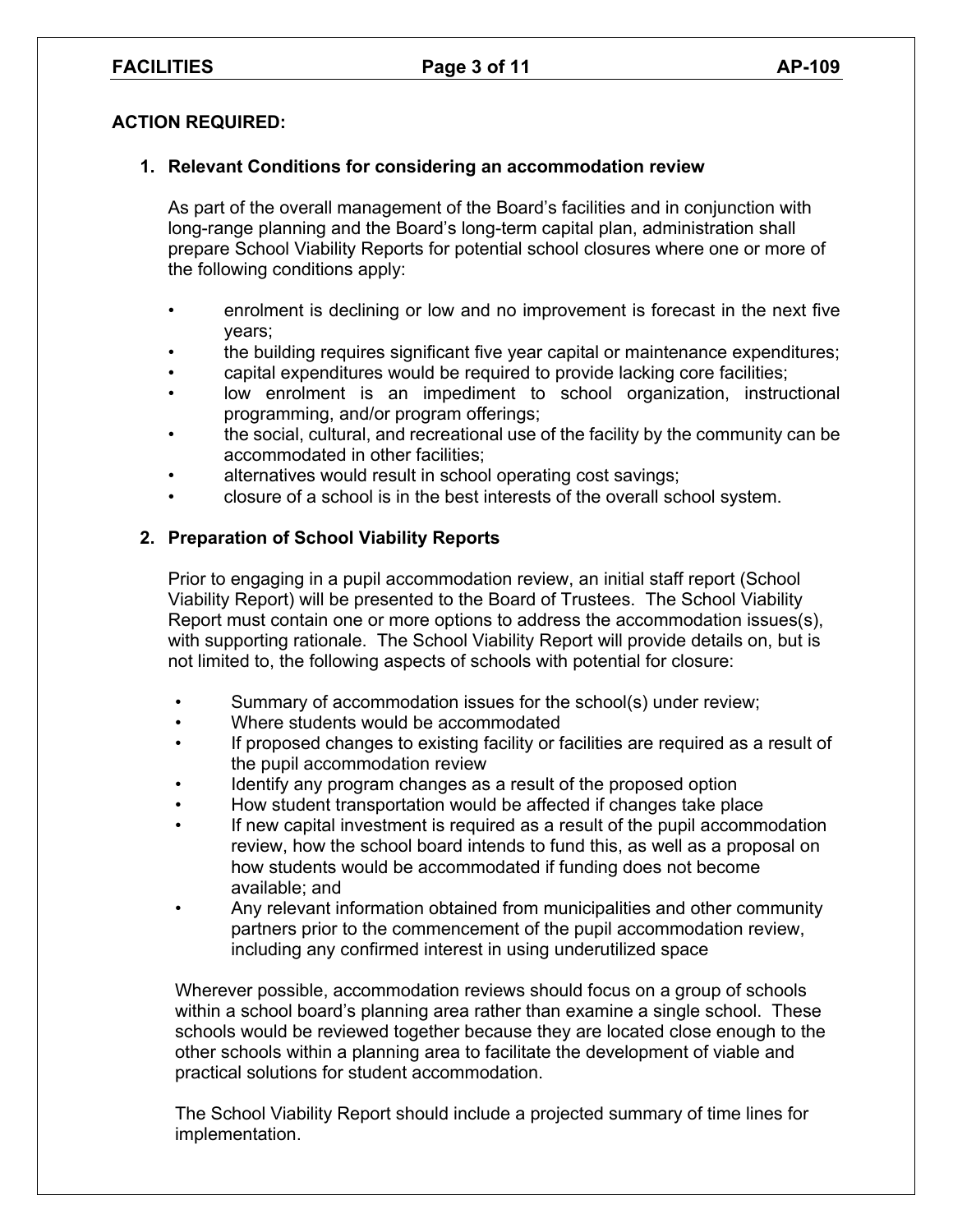# **3. Preparation of School Information Profiles**

Board administration will prepare the School Information Profile(s) for the school(s) under review. The minimum data requirements and factors to be included are outlined in Appendix B.

The School Information Profile (SIP) is an orientation document to help the ARC and the community understand the context surrounding the decision to include the specific school(s) in a pupil accommodation review. The SIP provides an understanding of and familiarity with the facilities under review. A SIP will be completed by board/school staff for each of the schools under review. Boards and ARCs may introduce other factors that could be used to reflect local circumstances and priorities, which may help to further understand the school(s).

# **4. Establishment of Accommodation Review Committee (ARC)**

After reviewing the School Viability Report and recommendations, the Board may direct the formation of an Accommodation Review Committee for a group of schools or for a single school. The members of the Accommodation Review Committee (ARC) shall be appointed by the Board.

To be consistent with trustees' corporate decision-making responsibility, trustees will not sit on ARCs, but may attend meetings to observe.

# **ARC Terms of Reference**

School boards will provide the ARC with a Terms of Reference that describes the ARC's mandate. The mandate will refer to the board's educational and accommodation objectives in undertaking the ARC and reflect the board's strategy for supporting student achievement and well-being. The Terms of Reference will also outline the school board's expectations of the roles and responsibilities of the ARC and describe the procedures of the ARC. The Terms of Reference will outline the minimum number of working meetings of the ARC.

- (a) The ARC will, at a minimum, consist of the following persons:
	- (i) the appropriate school superintendent;
	- (ii) from each affected school:
		- A. the school principal or designate;
		- B. one teacher;
		- C. one non-teaching staff member;
		- D. one parish priest as appointed by the Diocese
		- E. one student representative from each affected secondary school as selected by the student council
		- F. a parent/guardian representative chosen by the respective school community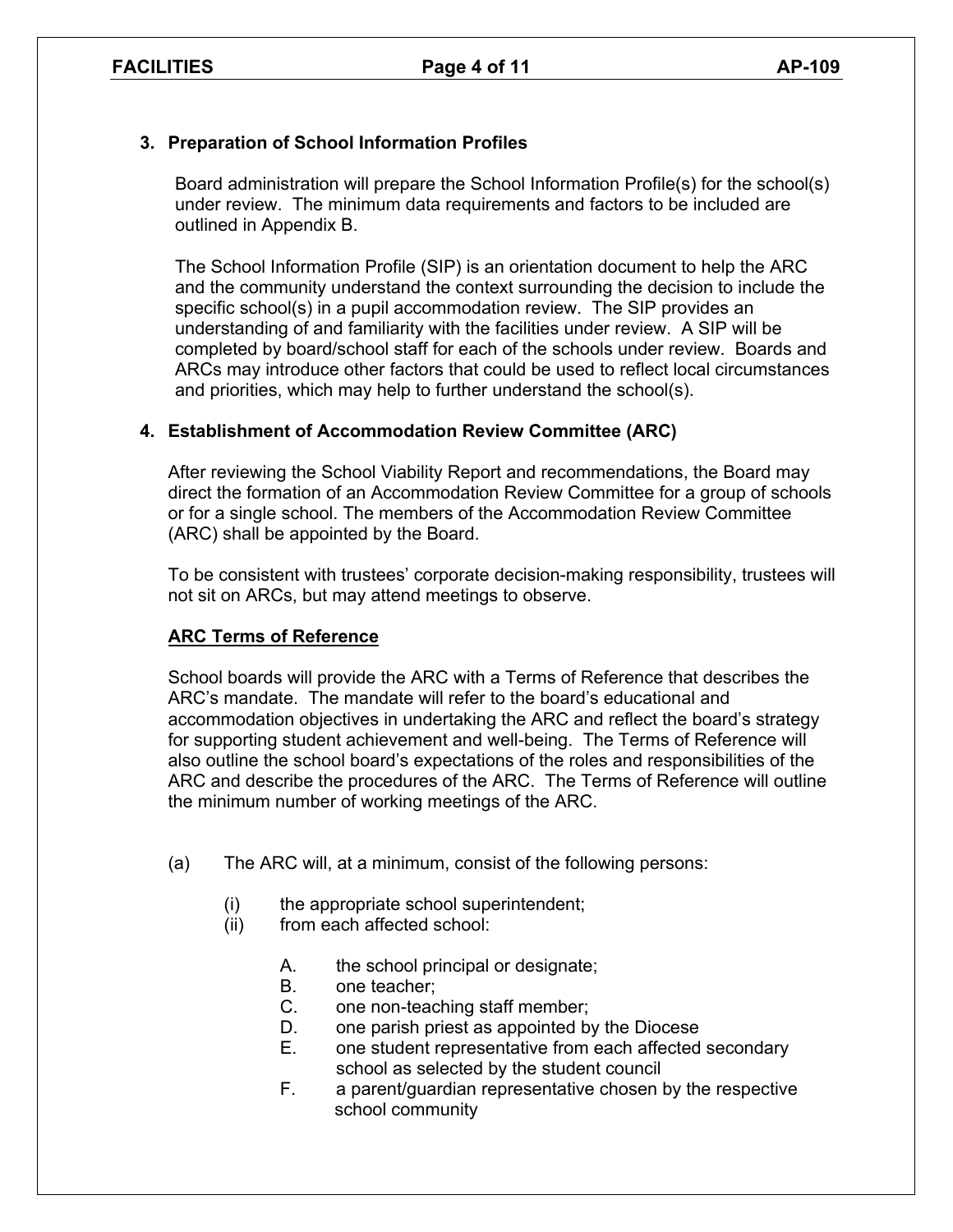- (b) Once the ARC has been constituted, it will invite a representative from the broader school community.
- (c) Unless the Board decides otherwise, where any person appointed to the Committee is unable or unwilling to participate in the work of the Committee, the Committee shall continue to act and perform its duties under this Policy despite the absence of the member(s), and no act or duty performed by the Committee shall be deemed invalid by reason only of the absence of that member(s).
- (d) The Board will appoint the Chair of the ARC. The Chair will convene and chair meetings and will, in cooperation with the superintendent, ensure that the ARC successfully carries out its obligations under this Policy. The superintendent will function as secretary and resource person. Other resource personnel can be called to provide information to the ARC including third party private and public bodies such as municipalities, post-secondary institutions, and coterminous school boards.

### **5. Accommodation Review Committee Responsibilities**

The ARC shall represent the school(s) under review and act as the official conduit for information shared between the school board and the school communities. At a minimum, the ARC will provide feedback on the initial School Viability Report. The ARC may comment on the initial staff report (School Viability Report) and may, throughout the pupil accommodation review process, seek clarification of the initial staff report. The ARC may provide other accommodation options than those in the initial staff report, with supporting rationale for any such option. The ARC members do not need to achieve consensus regarding the information provided to the Board of Trustees.

ARCs must review the School Information Profile for each school reviewed and seek clarification, where appropriate. Information developed and/or provided during the process must be considered objectively and fairly.

ARCs must share the School Information Profile in plain language with the community at a public meeting.

The school board's staff resources assigned to the ARC are required to compile feedback from the ARC as well as the broader community to be presented to the Board of Trustees.

Trustees will consider the findings and feedback from the ARC along with the recommendations from administration and make the final decision regarding the future of the school(s)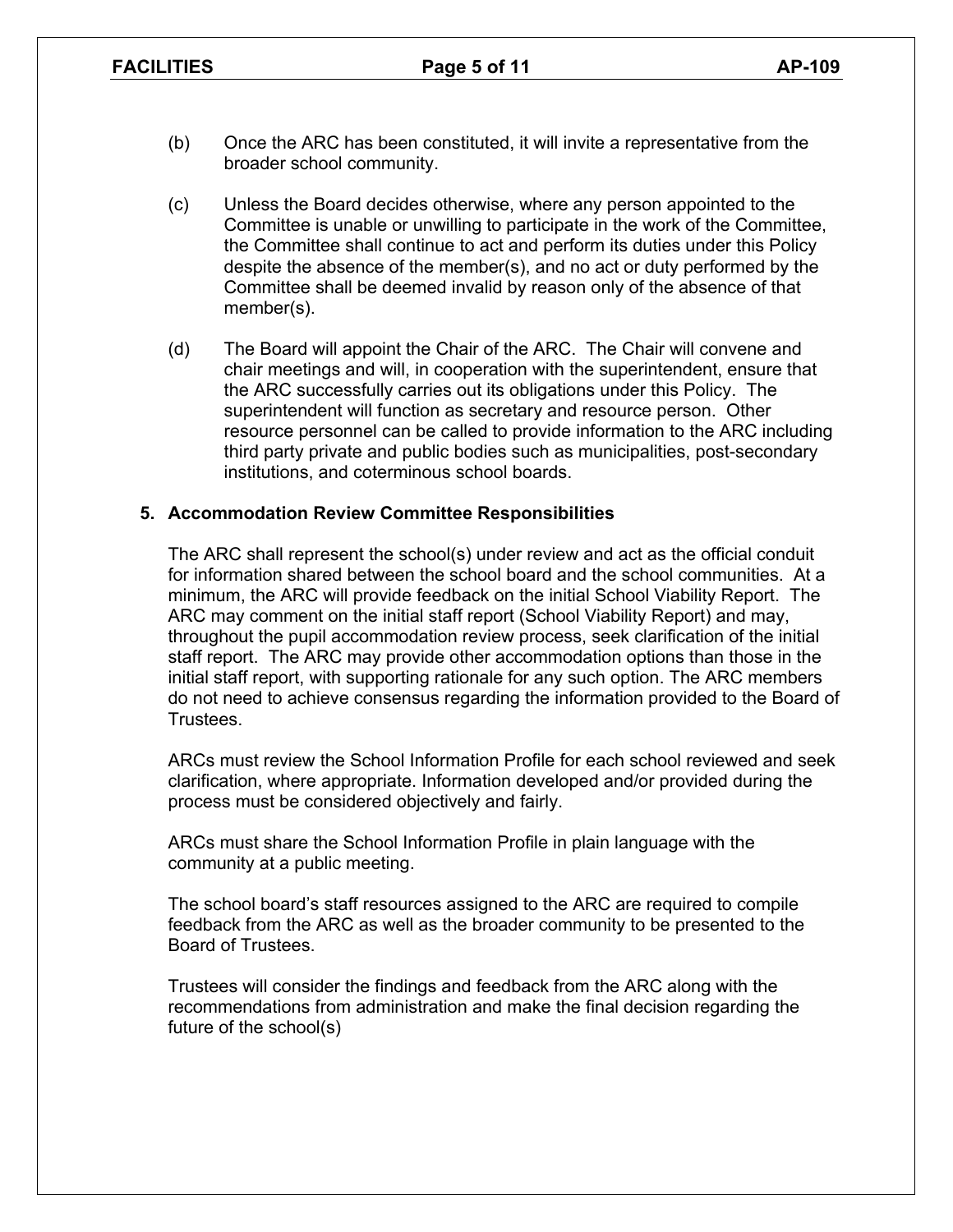Public Information and Access

ARCs are to ensure that all information relevant to the accommodation review is to be made public by posting it in a prominent location on the School Board's website or making it available in print upon request. Where relevant information is technical; it is to be explained in plain language.

Community Consultation and Public Meetings

The ARC must ensure that a wide range of school and community groups are afforded the opportunity to provide input or feedback. These groups may include the school(s) councils, parents/ guardians, students, teachers, parish community, the local community, and other interested parties.

Public meetings must be well publicized, in advance, through a range of methods and held at the school(s) under review, if possible, or in a nearby facility if physical accessibility cannot be provided at the school(s). Public meetings are to be structured to encourage an open and informed exchange of views. All relevant information developed to support the discussions at the consultation is to be made available in advance.

Minutes reflecting the full range of opinions expressed at the meetings are to be kept and made publicly available. ARCs are to ensure that there is a process in place to respond to questions raised at meetings that cannot be answered directly at the public meetings. For example, responses could be appended to the minutes of the meeting and made available on the Board's website.

## **6. Timelines**

Following the date of the Board of Trustees' approval to conduct a pupil accommodation review, the school board will provide written notice of the Board of Trustees' decision within 5 business days to each of the affected single and uppertier municipalities through the Clerks department (or equivalent), other community partners that expressed an interest prior to the a pupil accommodation review; and include an invitation for a meeting to discuss and comment on the recommended option(s) in the school board's initial staff report (School Viability Report). School boards must also notify the Director(s) of Education of their coterminous school boards and the Ministry of Education through the office of the Assistant Deputy Minister of the Financial Policy and Business Division.

The affected single and upper-tier municipalities, as well as other community partners that expressed an interest prior to the pupil accommodation review, must provide their response on the recommended option(s) in the school board's School Viability Report before the final public meeting.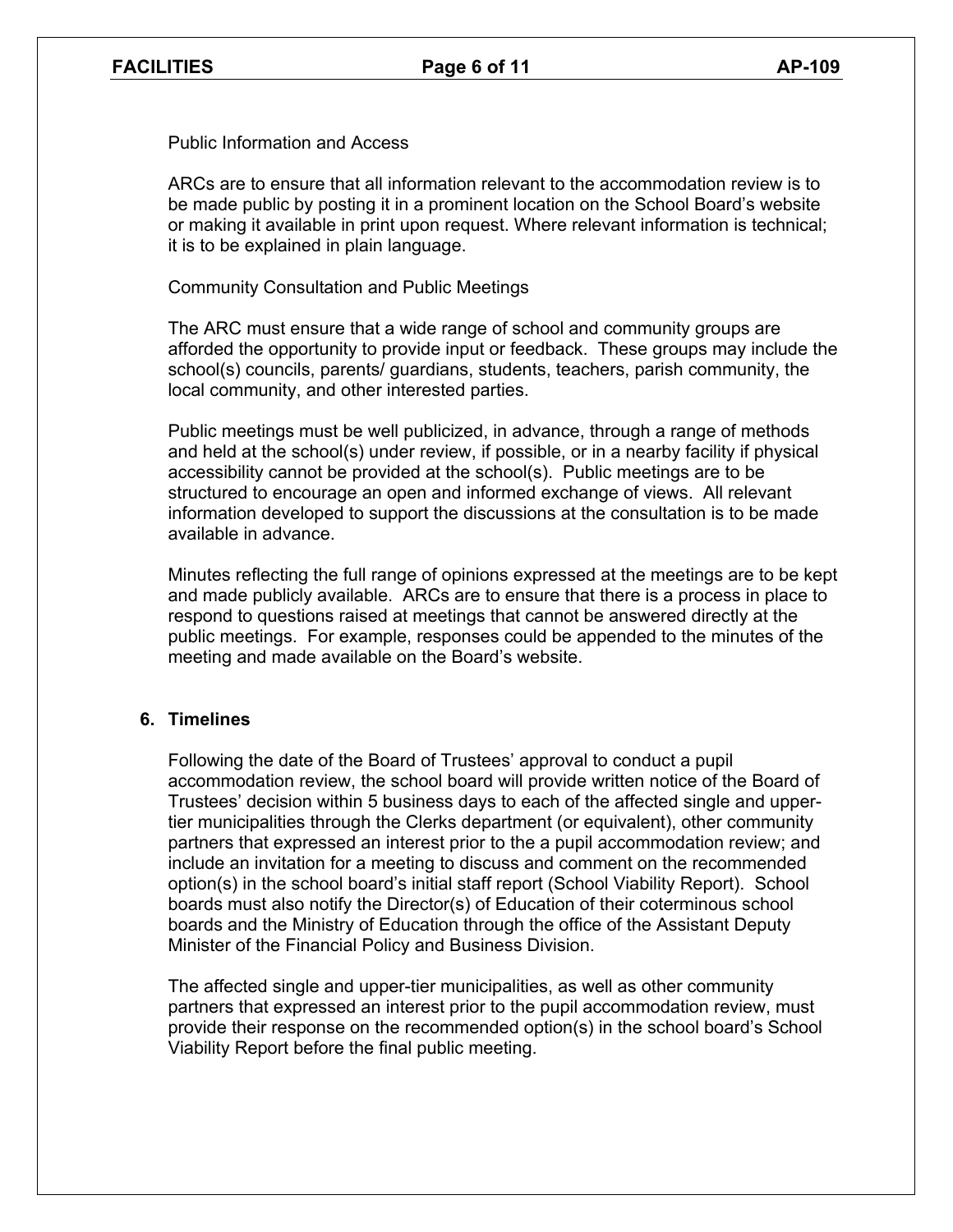Beginning with the date of the Board of Trustees' approval to conduct a pupil accommodation review, there must be no fewer than 30 business days before the first public meeting is held.

There must be a minimum of 40 business days between the first and final public meetings.

The final staff report must be publicly posted no fewer than 10 business days after the final public meeting.

From the posting of the final staff report there must be no fewer than 10 business days before the public delegations.

There must be no fewer than 10 business days between the public delegations and the final decision of the Board of Trustees

School holidays such as summer vacation, Christmas break, and spring break must not be considered part of the minimum number of business day periods.

### **7. Completing the Accommodation Review**

At the conclusion of the pupil accommodation review process, school board staff will submit a final staff report to the Board of Trustees, which must be available to the public, and posted on the school board's website. The final staff report may include an amendment to the proposed option(s) included in the initial staff report, and must include a Community Consultation section that contains feedback from the ARC and any public consultations as well as any relevant information obtained from municipalities and other community partners prior to and during the pupil accommodation review.

Administration's report and recommendations will be presented to the Board in a public session. The recommended option(s) must contain a timeline for implementation.

Delegations to the Board of Trustees

Once school board staff submits the final staff report to the Board of Trustees, the school board must allow an opportunity for members of the public to provide feedback on the final staff report through public delegations to the Board of Trustees. Notice of public delegation opportunities will be provided based on existing bylaws.

#### Decision of the Board of Trustees

When making its final decision regarding the pupil accommodation review, the Board of Trustees will be provided with a final staff report, which will include compiled feedback from the public delegations. The Board of Trustees has the discretion to approve the recommendation(s) of the final staff report as presented, modify the recommendations of the final staff report or to approve a different outcome.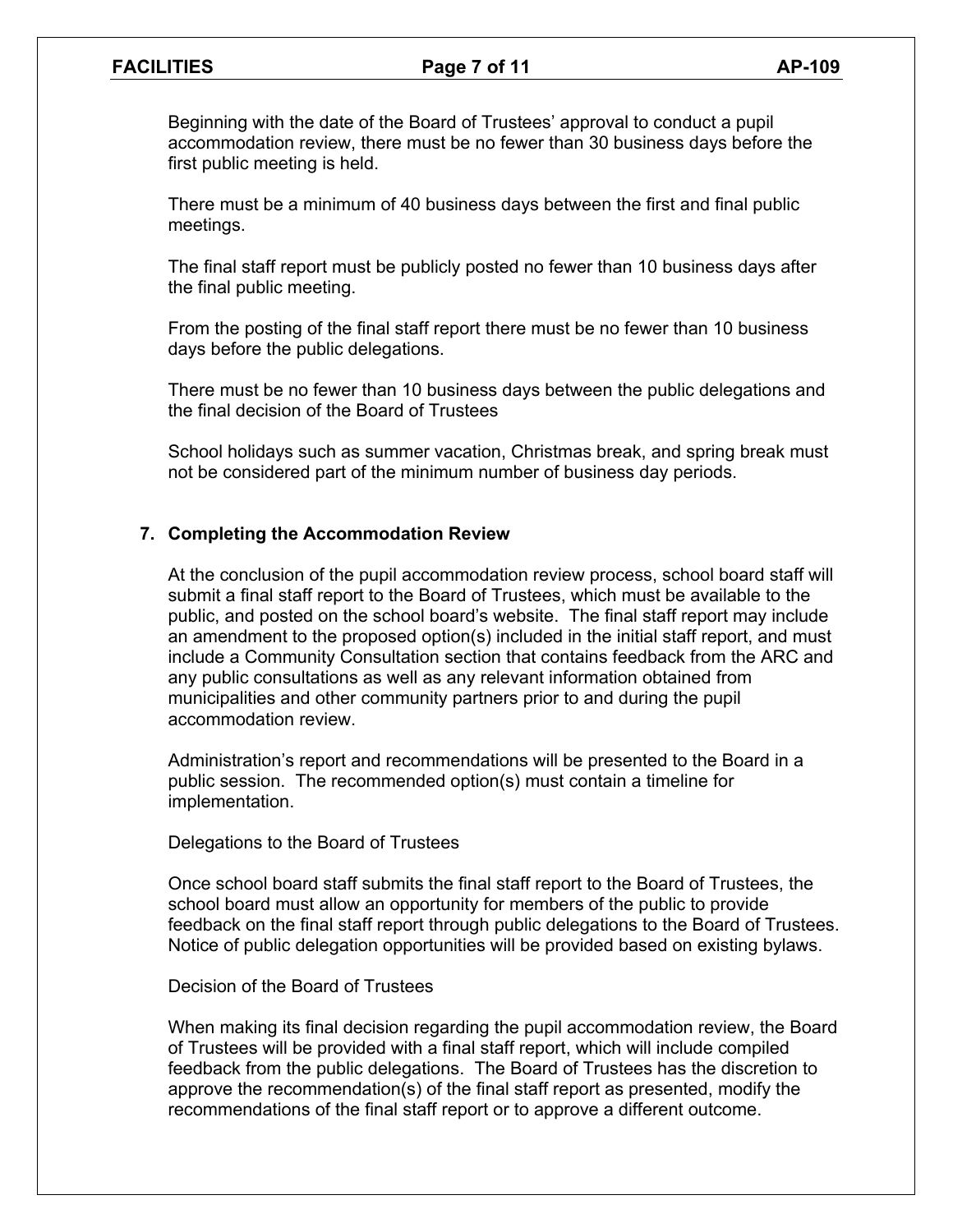## **8. Modified Accommodation Review Process**

Where the potential accommodation options available are deemed to be less complex, the Board of Trustees may approve a modified pupil accommodation review process.

Conditions where a modified pupil accommodation review process could be initiated include consideration of two or more of the following factors:

- Distance to the nearest available accommodation is less than 5 km
- Utilization rate of the facility is currently less than 50% and a proposed receiving school(s) has room to accommodate students with minimal capital requirements
- Number of the students enrolled at the school is less than 100 pupils, and is consistently resulting in classes of more than 2 combined grades
- The Board is planning the relocation of a program, in which the enrolment constitutes more than or equal to 50% of the school's enrolment (this calculation is based on the enrolment at the time of relocation, or the first phase of a relocation carried over a number of school years.

The initial staff report will explain the rationale for exempting the school(s) from the standard pupil accommodation review process, and it and the School Information Profile must be made available to the public and posted on the school board's website.

A public meeting will be announced and advertised through an appropriate range of media as determined by the school board. Where possible, the public meetings will be held in the community affected by the review.

Following the public meeting, school board staff will submit a final staff report to the Board of Trustees which must be available to the public and posted on the school board's website. Feedback from any public consultations must be included in the report, as well as any relevant information obtained from municipalities and other community partners prior to and during the modified public accommodation review.

Once school board staff submit the final staff report to the Board of Trustees, an opportunity for members of the public to provide feedback through public delegations to the Board of Trustees must be allowed.

A final report to the Board of Trustees will include a compilation of feedback from any public delegations (if any).

A transition plan will be put in place following any decision to consolidate or close a school.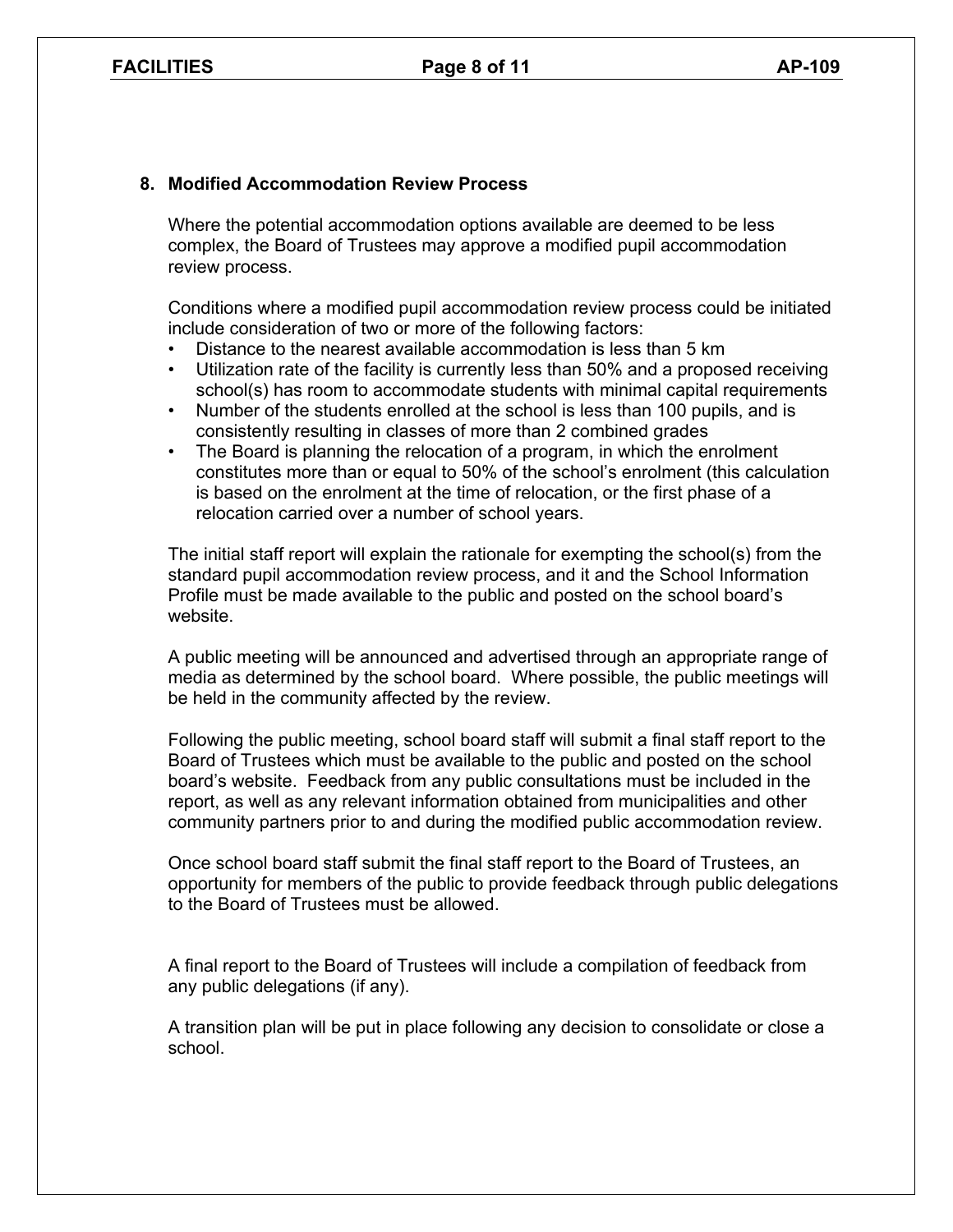## **9. Timelines for the Modified Accommodation Review Process**

Following the date of the Board of Trustees' approval to conduct a modified pupil accommodation review, the school board will provide written notice of the Board of Trustees' decision within 5 business days to each of the affected single and uppertier municipalities through the Clerks department (or equivalent), other community partners that expressed an interest prior to the a pupil accommodation review; and include an invitation for a meeting to discuss and comment on the recommended option(s) in the school board's initial staff report (School Viability Report). School boards must also notify the Director(s) of Education of their coterminous school boards and the Ministry of Education through the office of the Assistant Deputy Minister of the Financial Policy and Business Division.

The affected single and upper-tier municipalities, as well as other community partners that expressed an interest prior to the pupil accommodation review, must provide their response on the recommended option(s) in the school board's School Viability Report before the final public meeting.

The school board must hold at least one public meeting. Beginning with the date of the Board of Trustees' approval to conduct a modified pupil accommodation review, there must be no fewer than 30 business days before this public meeting is held.

The final staff report must be publicly posted no fewer than 10 business days after the final public meeting.

From the posting of the final staff report there must be no fewer than 10 business days before the public delegations.

There must be no fewer than 10 business days between the public delegations and the final decision of the Board of Trustees

#### **10. Integration Committee**

Where there is an approved resolution to close, an Integration Committee will be established.

The mandate of the Integration Committee will be to organize an action plan for the smooth transition for all concerned.

The Integration Committee will include:

- one trustee appointed by the Board
- the superintendent responsible
- the principal(s) of the school(s) involved
- one staff member from each school involved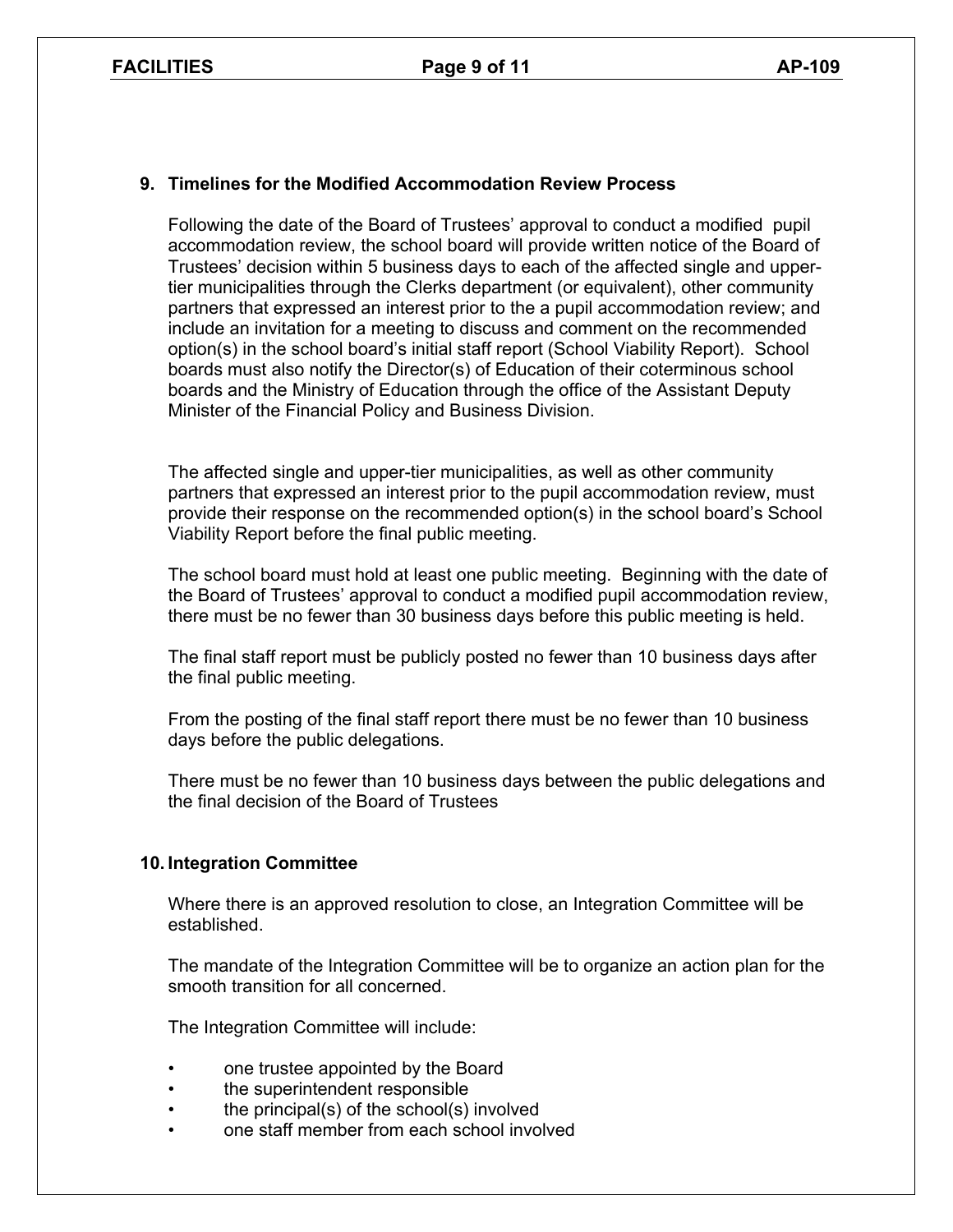- an equal number of parent representatives reflecting the profile of the schools involved
- at least one school council parent member
- one student council representative in the case of a secondary school.

An information report on the activities of the Integration Committee will be presented to the Board no later than June 30 of the school year in which the school(s) will be closed.

## **DEFINITIONS:**

**Accommodation review**: A process, as defined in a school board pupil accommodation review policy, undertaken by a school board to determine the future of a school or group of schools.

**Accommodation Review Committee (ARC):** A committee, established by a school board that represents the affected school(s) of a pupil accommodation review, which acts as the official conduit for information shared between the school board and the affected school communities.

**ARC working meeting**: A meeting of ARC members to discuss a pupil accommodation review, and includes a meeting held by the ARC to solicit feedback from the affected school communities of a pupil accommodation review.

**Business day**: A calendar day that is not a weekend of statutory holiday. It also does not include calendar days that fall within school boards' Christmas, spring, and summer break. For schools with year-round calendar, any break that is five calendar days or longer is not a business day.

**Consultation**: The sharing of relevant information as well as providing the opportunity for municipalities and other community partners, the public and affected school communities to be heard.

**Facility Condition Index (FCI):** A building condition as determined by the Ministry of Education by calculating the ratio between the five-year renewal needs and the replacement value for each facility.

**On-the-ground (OTG) capacity**: The capacity of the school as determined by the Ministry of Education by loading all instructional spaces within the facility to current Ministry standards for class size requirements and room areas.

**Public Delegation:** A regular meeting of the Board of Trustees where presentations by groups or individuals can have their concerns heard directly by the school board trustees.